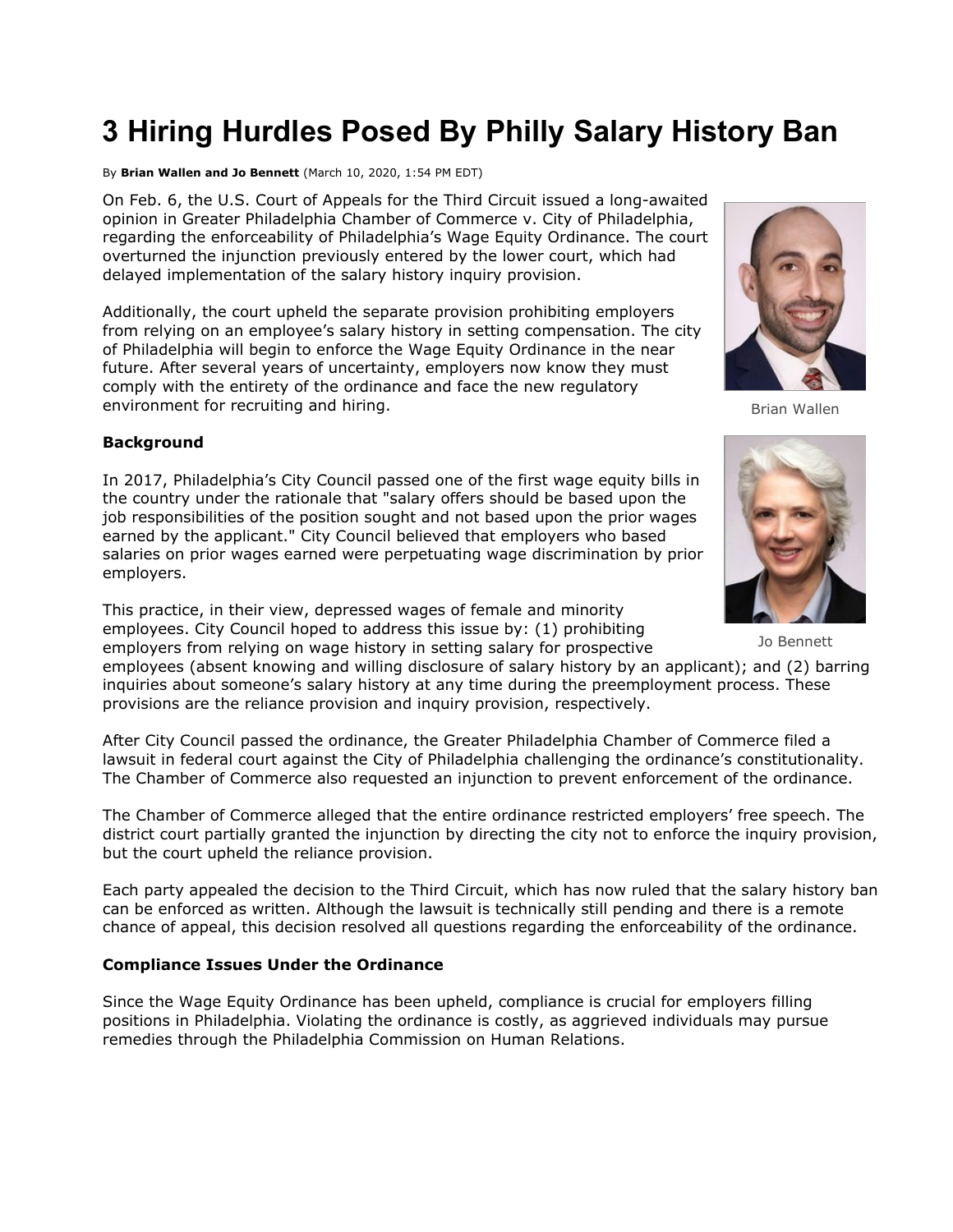The ordinance provides for a \$2,000 fine per violation. Publicity about allegations may also affect employee morale, or cause recruiting difficulties and harm to business reputation.

Since the reliance provision has been enforceable since 2017, employers should ensure that they have removed references to salary history from applications and prehire paperwork. Employers could consider basing compensation decisions on the value of the knowledge, skills and abilities needed to perform the relevant job.

Employers may look at similar positions in the enterprise for comparable salary or perform research as to the market wage rate for specific positions. Given the penalties of the ordinance, a conservative approach may be advisable, even though it involves some guesswork.

#### **New Challenges for Hiring**

Given that the inquiry provision is now enforceable, many employers have questioned how to efficiently recruit employees without using salary history. The main concerns include: (1) the inability to properly budget for vacancies given the lack of real-time salary data; (2) mismatched salary expectations between employers and applicants; and (3) an inability to measure a prospective employee's prior performance without data demonstrating salary progression in a prior job.

### *1. Setting a Budget for Vacancies*

Without salary histories, employers may have no real-time wage data, thus making it difficult to set budgets for vacancies prior to conducting interviews. Employers traditionally adjust budgets during the recruiting process as they receive real-time salary history for applicants. This practice allows employers to accurately identify salary ranges for specific vacancies.

Since salary history is no longer usable, employers must now budget for positions using other means. One resource, requiring an additional investment, is use of a third-party compensation consultant to conduct salary surveys of similar positions to determine a market wage rate.

Of course, not every employer has resources to spend on outside consultants. As an alternative, the U.S. [Bureau of Labor Statistics](https://www.law360.com/agencies/bureau-of-labor-statistics) houses large data sets regarding median compensation for specific occupations and industries in certain locations. The Bureau of Labor Statistics also measures annual compensation increases by percentage.

This data can allow employers to make their own estimates for salary budgeting. While this data is imperfect, it can serve as a real-world, low-cost solution in appropriate situations.

Alternatively, businesses could consider using publicly accessible prevailing wage data as published by states and municipalities. Prevailing wage rates are often calculated to be competitive in the local economy. The downside of this option is that prevailing wage rates cover a limited number of occupations and industries.

Although the outlined approaches have limitations, it is worth noting that asking job applicants about salary history can also result in inaccuracies. And seeking to improve accuracy by asking for a prospective applicant's wage statements or W-2 was always a risky practice.

### *2. Making Salary Offers*

Prohibiting salary history inquiries may place employers at a knowledge disadvantage. Employers may not know about a mismatch between their salary plans and an applicant's expectations until engaging in post-offer negotiations.

There is a simple approach to address this concern. The ordinance does not restrict employers from continuing to ask applicants about salary expectations.

Salary expectations specifically refer to future salary and not salary history. If an employer were especially worried that asking this question could create liability under the ordinance, a cautionary advisement to applicants directing them not to disclose salary history would be appropriate.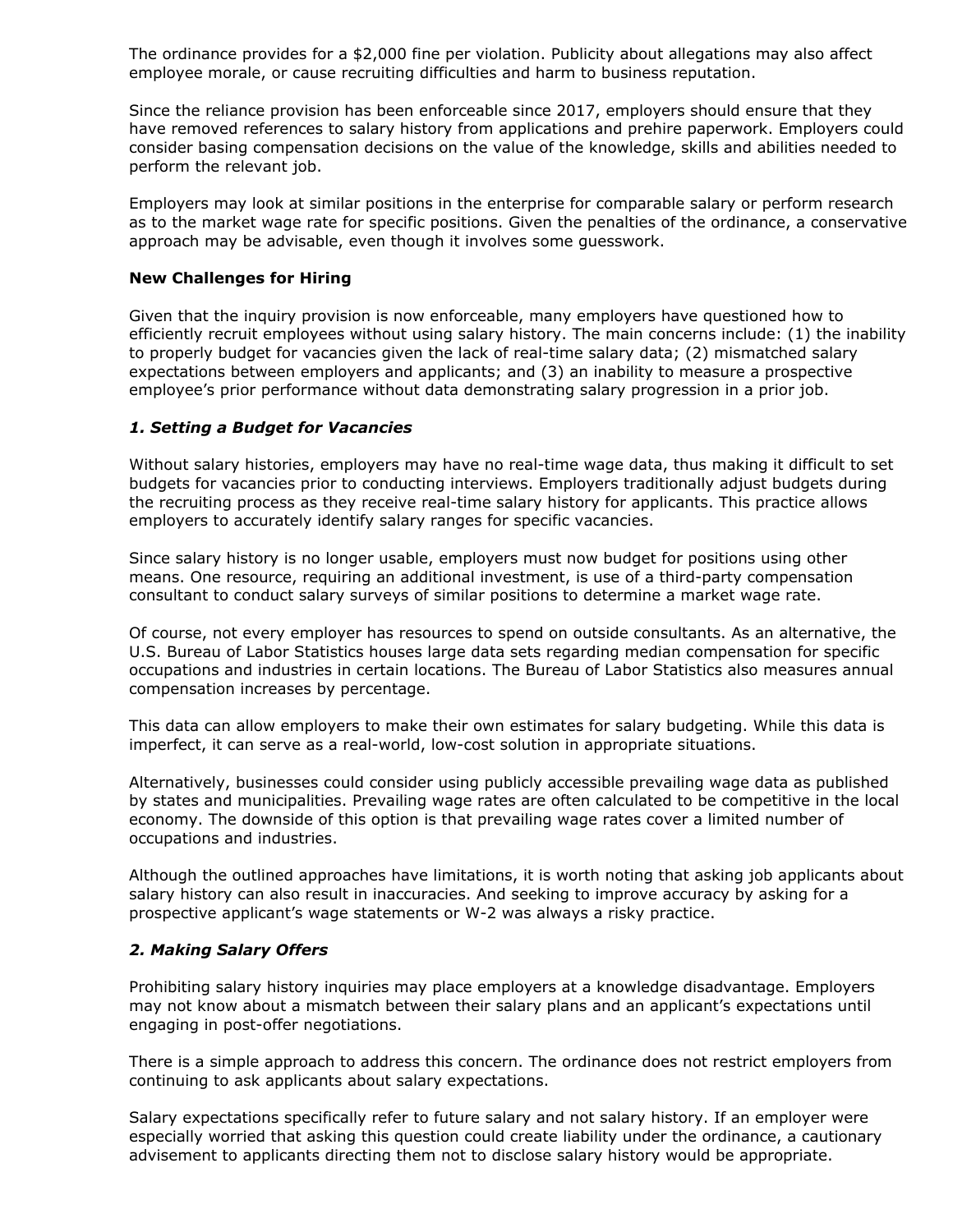Employers can also include the position's salary range in job announcements. Similarly, on digital or paper applications, employers could offer the range of salaries an interested candidate could select from. Below is an example for a position where the budgeted salary is \$15 per hour:

What is your desired hourly salary?

- $\cdot$  \$10.00 \$12.49
- $\cdot$  \$12.50 \$14.99
- $\cdot$  \$15.00 \$17.49

In advertising ranges to candidates, employers are dictating the ranges acceptable to them prior to discussing employment with an applicant. If a range does not garner enough applicants within a certain amount of time, employers can revise the advertised range.

An added benefit to this approach is employer transparency, a quality valued by applicants. Prospects applying for a position with an advertised salary range are explicitly stating that they are interested in the job within that range. There is less ambiguity going into negotiations as the employer and candidate have similar expectations.

## *3. Assessing Past Performance*

Employers may find it challenging to assess someone's qualifications without reviewing their salary history. Many employers believe prior salaries, bonuses and raises are a referendum on employee performance.

Employers can often attain similar information by asking applicants to provide references from a current or prior job, including a contact number so that employers can speak to an individual. Such verification is not always possible, especially with new entrants to the workforce who may have just completed their education or for prior employers who have gone out of business.

In lieu of references, an employer may request academic transcripts. If transcripts are not accessible, employers can ask for an applicant's most recent performance review from the current employer.

Employers can also design the interview process to more effectively measure an applicant's skills and abilities. For example, a retailer may ask applicants how they would deal with difficult patrons or the volume of sales a cashier applicant previously handled.

A landscaper could ask detailed questions about an applicant's ability to plant sod, mow grass or use heavy machinery. These various methods can potentially be as effective at measuring someone's past performance as the use of salary history.

### **Conclusion**

Further appeals in this case may be unlikely. Thus, employers should take heed of Philadelphia's ban on salary history usage, but alternative approaches to hiring can help to ensure this ordinance will not derail the recruitment process.

Employers' goals have always been and always will be to hire the most qualified applicants at an appropriate wage rate. Although salary history prohibitions may be here to stay in Philadelphia and are being implemented in other jurisdictions nationwide, employers can still achieve the goals previously accomplished with salary history via alternative lawful strategies. As the ordinance is fully implemented and employers develop new hiring procedures, input from employment and legal specialists may help to avoid costly mistakes.

As employment counsel in Philadelphia, we understand that some employers may feel that this ordinance presents another regulatory hurdle. Clients have asked questions about why the ordinance was not written to provide more flexibility. It remains to be seen how aggressively Philadelphia enforces the ban.